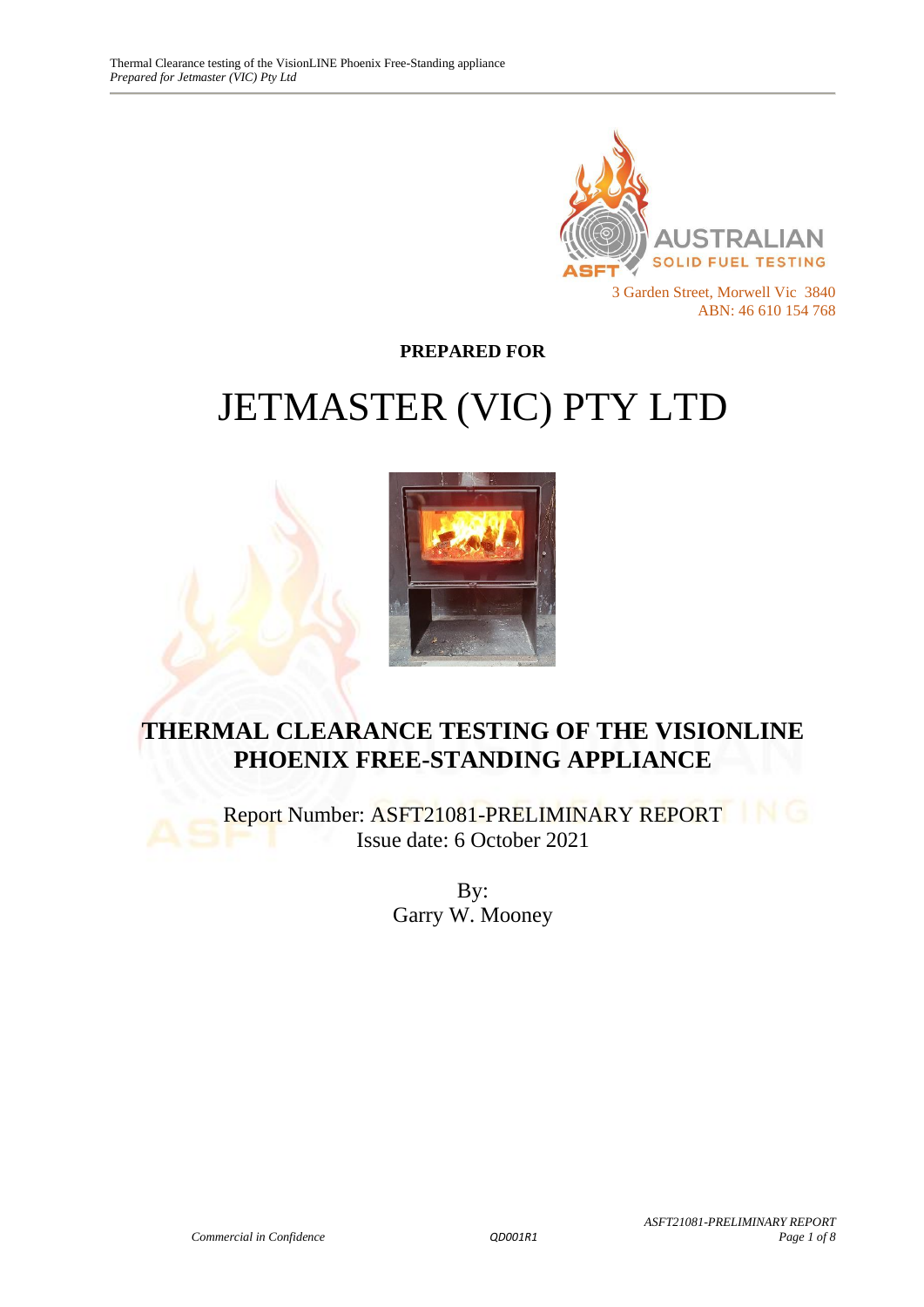#### **Report Distribution**

#### **Jetmaster (Vic) Pty Ltd** 444 Swan Road Richmond Vic 3121

Mr Ashley Stride

ASFT Report Archive



| <b>Revision</b> | Date      | Comments                                                                    |
|-----------------|-----------|-----------------------------------------------------------------------------|
|                 | 6/10/2021 | Preliminary report – awaiting payment and engineering drawings of appliance |
|                 |           |                                                                             |

#### **Disclaimer**

This Report is intended only for the use of the individual or entity named above (Intended Recipient). ASFT is not liable to the Intended Recipient in respect of any loss, damage, cost or expense suffered as a result of reliance on the information contained in this Report or any actions taken or not taken on the basis of this Report. In particular, results presented in this Report relate exclusively to the samples selected by the Intended Recipient and no responsibility is taken for the representativeness of these samples.

This report shall not be reproduced except in full, without written approval of ASFT.

QD-001R1 Copyright © 2021 ASFT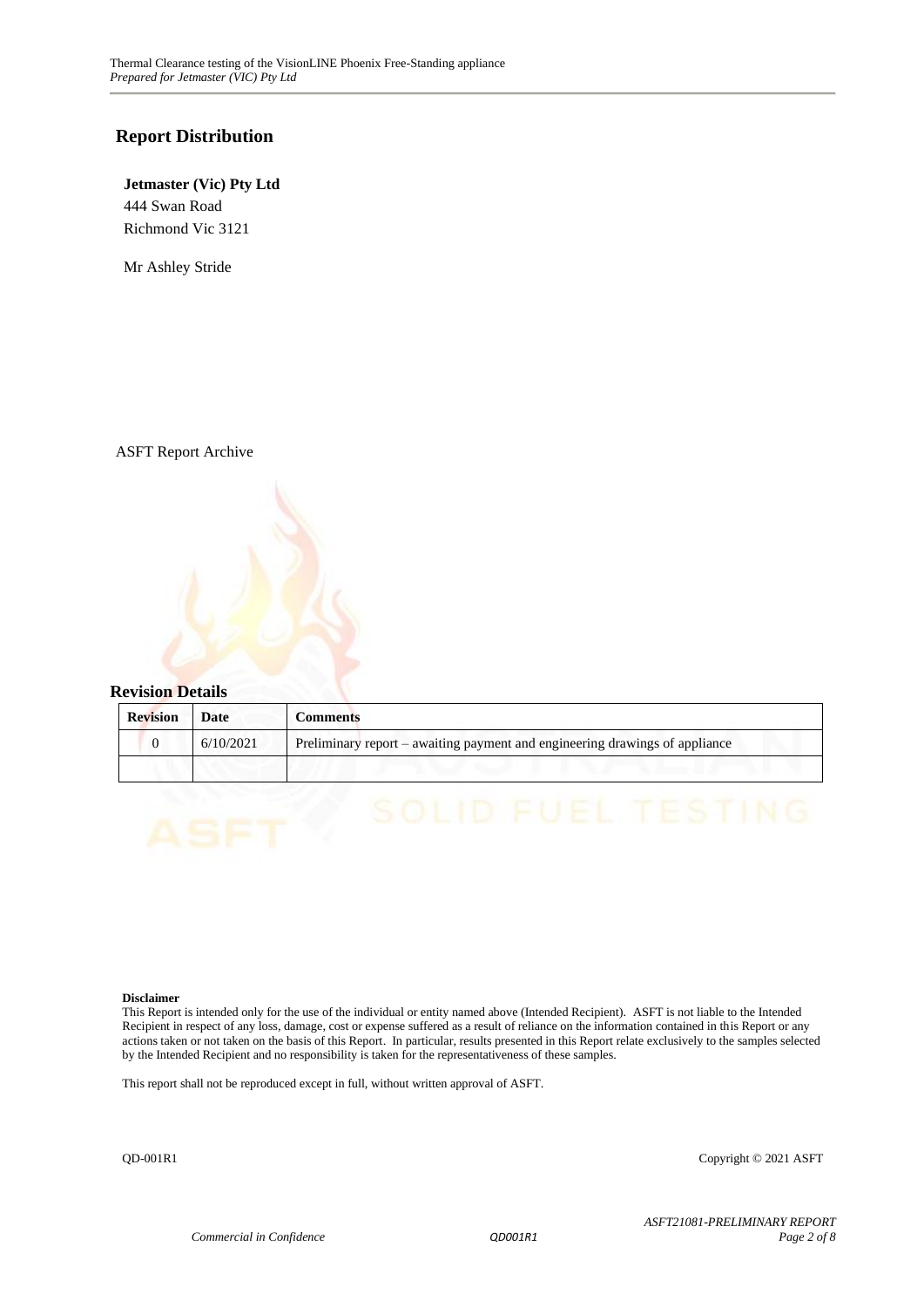#### **THERMAL CLEARANCE TESTING OF THE VISIONLINE PHOENIX FREE-STANDING APPLIANCE**

#### **Report**

The VisionLINE Phoenix Free-Standing appliance installed with a VisionLINE Default 6" Flue Kit with 8" solid casing was tested in two positions in a manner conforming to joint Australian/New Zealand Standard 2918:2018, Appendix B.

A minimum 870mm deep x 930mm wide x 6mm thick floor protector (compressed board) should be used under and in front of the appliance base when installing the appliance (see joint AS/NZS 2918:2018 3.3.2). The floor protector should extend 300mm in front of the appliance door and be placed centrally in the 930mm width. The Thermal resistivity of the floor protector is 0.026m².K/W for 6mm thick compressed board sheets.

The VisionLINE Phoenix Free-Standing solid fuel appliance installed with a VisionLINE Default 6" Flue Kit with 8" solid casing conforms to the requirements of the joint AS/NZS 2918:2018 Standard, Appendix B.

The appliance and flue system were tested at the following clearances:



stainless steel rear flue shield fitted between the solid casing and the active flue the rear wall clearance can be

reduced to 250mm from a combustible wall.

 \*225mm \*225mm 870mm Ø 300mm 930mm \*When installed with an additional 900mm high x 180°

Combustible walls

Position B – Corner position

stainless steel rear flue shield fitted between the solid casing and the active flue.

Figure 1 – Clearance Diagram

| <b>Signed</b> |                          | Approved     |                                      |
|---------------|--------------------------|--------------|--------------------------------------|
| <b>Name</b>   | Garry W. Mooney          | <b>Name</b>  | <b>Steve Marland</b>                 |
|               | <b>Technical Officer</b> |              | Managing Director - Australian Solid |
| <b>Title</b>  |                          | <b>Title</b> | <b>Fuel Testing</b>                  |
| Date          | 6/10/2021                | Date         | 6/10/2010                            |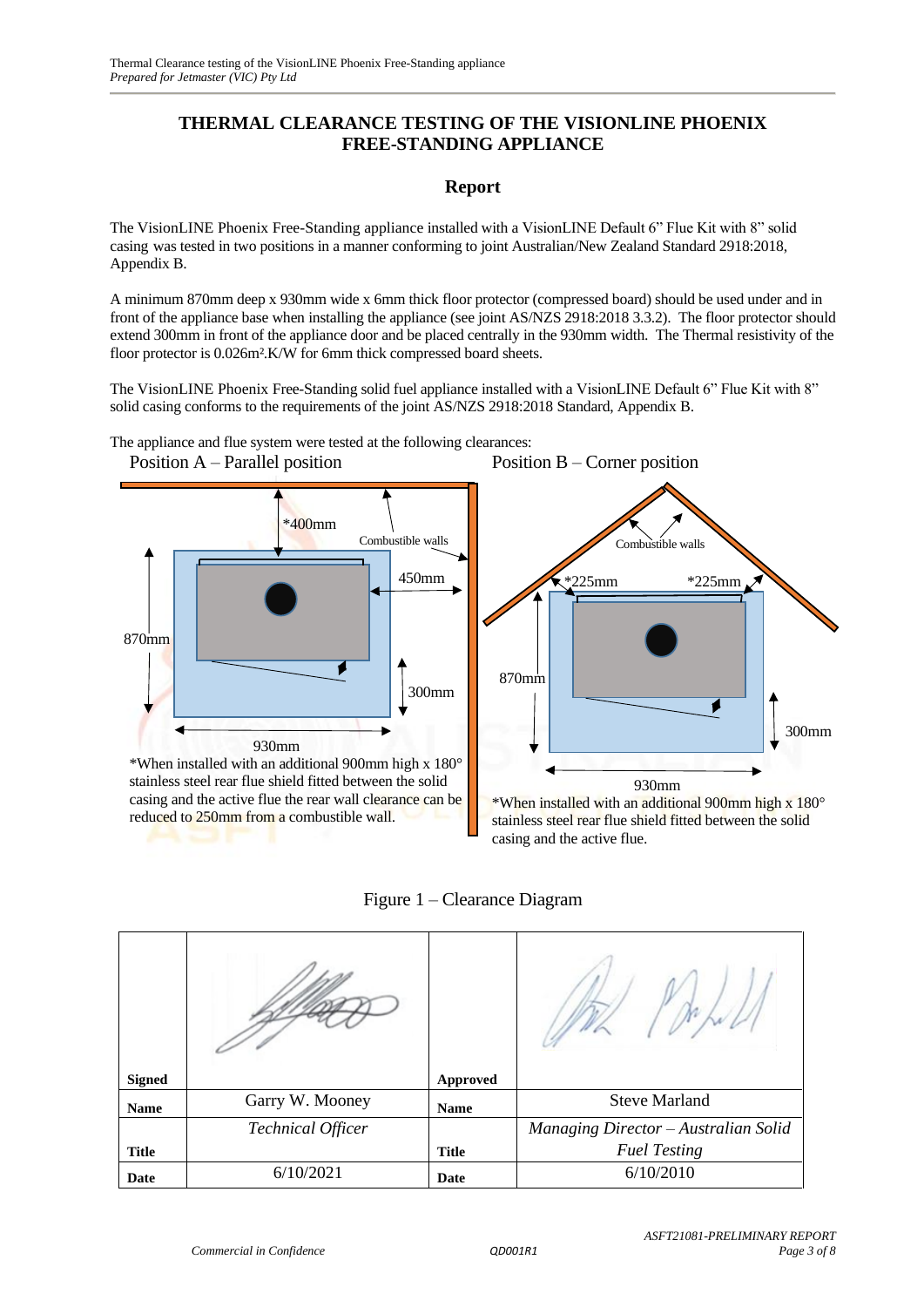## **1. INTRODUCTION**

Thermal Clearance testing of the Appliance and flue system took place on 5 October 2021 at the Australian Solid Fuel Testing Laboratory located at 3 Garden Street, Morwell, Victoria. The testing was performed by Mr G.W. Mooney and Mr S. Marland.

#### **2. PROCEDURE**

Testing was conducted as per Appendix B of AS/NZS2918;2018, Hot sites were located with the aid of an infra-red thermometer. Thermocouple tips were stapled onto the test surfaces, with black tape over the first 100 mm to facilitate consistent and accurate recording of temperatures. Thermocouple positions are shown in the table below:

| <b>Thermocouple</b> | Position                             | <b>Thermocouple</b> | Position                                 |
|---------------------|--------------------------------------|---------------------|------------------------------------------|
| No.                 |                                      | No.                 |                                          |
| 1                   | Floor - 1300mm in front of centre    | 16                  | $Floor - 150$ mm RHS of centre           |
| 2                   | $Floor - 1200$ mm in front of centre | 17                  | $Floor - 300$ mm RHS of centre           |
| 3                   | Floor - 1050mm in front of centre    | 18                  | $Floor - 450$ mm RHS of centre           |
| 4                   | $Floor - 900$ mm in front of centre  | 19                  | Ceiling Ring – Inner side                |
| 5                   | $Floor - 750$ mm in front of centre  | 20                  | Ceiling $Ring - 25mm$ to side            |
| 6                   | Floor $-600$ mm in front of centre   | 21                  | Ceiling Ring – Inner front               |
| 7                   | Floor $-450$ mm in front of centre   | 22                  | Ceiling $Ring - 25mm$ in front           |
| 8                   | $Floor - 300$ mm in front of centre  | 23                  | Rear wall – 801mm from corner, 2029mm    |
|                     |                                      |                     | above the floor                          |
| 9                   | $Floor - 150$ mm in front of centre  | 24                  | Rear wall $-764$ mm from corner, 1263mm  |
|                     |                                      |                     | above the floor                          |
| 10                  | $Floor - Centre of flu$              | 25                  | Rear wall – 848mm from corner, 2149mm    |
|                     |                                      |                     | above the floor                          |
| 11                  | $Floor - 150$ mm behind centre       | 26                  | RHS wall, 1203mm from corner, 772mm      |
|                     |                                      |                     | above the floor                          |
| 12                  | $Floor - 300$ mm behind centre       | 27                  | RHS wall, 512mm from corner, 1223mm      |
|                     |                                      |                     | above the floor                          |
| 13                  | $Floor - 450$ mm LHS of centre       | 28                  | RHS wall, 1453mm from corner, 809mm      |
|                     |                                      |                     | above the floor                          |
| 14                  | $Floor - 300$ mm LHS of centre       | 29                  | Rear wall $-611$ mm from corner, 1155 mm |
|                     |                                      |                     | above the floor                          |
| 15                  | $Floor - 150$ mm LHS of centre       | 30                  | Ambient temperature                      |

Position A – Parallel Position

| <b>Thermocouple</b> | Position                               | <b>Thermocouple</b> | Position                                 |
|---------------------|----------------------------------------|---------------------|------------------------------------------|
| No.                 |                                        | No.                 |                                          |
| 19                  | Ceiling Ring – Inner side              | 25                  | LHS wall $-767$ mm from corner, 1049mm   |
|                     |                                        |                     | above the floor                          |
| 20                  | Ceiling $Ring - 25mm$ to side          | 26                  | RHS wall, 592mm from corner, 1127mm      |
|                     |                                        |                     | above the floor                          |
| 21                  | Ceiling $Ring - Inner front$           | 27                  | RHS wall, 945mm from corner, 778mm above |
|                     |                                        |                     | the floor                                |
| 22                  | Ceiling $Ring - 25mm$ in front         | 28                  | RHS wall, 918mm from corner, 1224mm      |
|                     |                                        |                     | above the floor                          |
| 23                  | LHS wall $-548$ mm from corner, 2103mm | 29                  | LHS wall, 611mm from corner, 1157mm      |
|                     | above the floor                        |                     | above the floor                          |
| 24                  | LHS wall $-758$ mm from corner, 860mm  | 30                  | Ambient temperature                      |
|                     | above the floor                        |                     |                                          |

### TABLE 1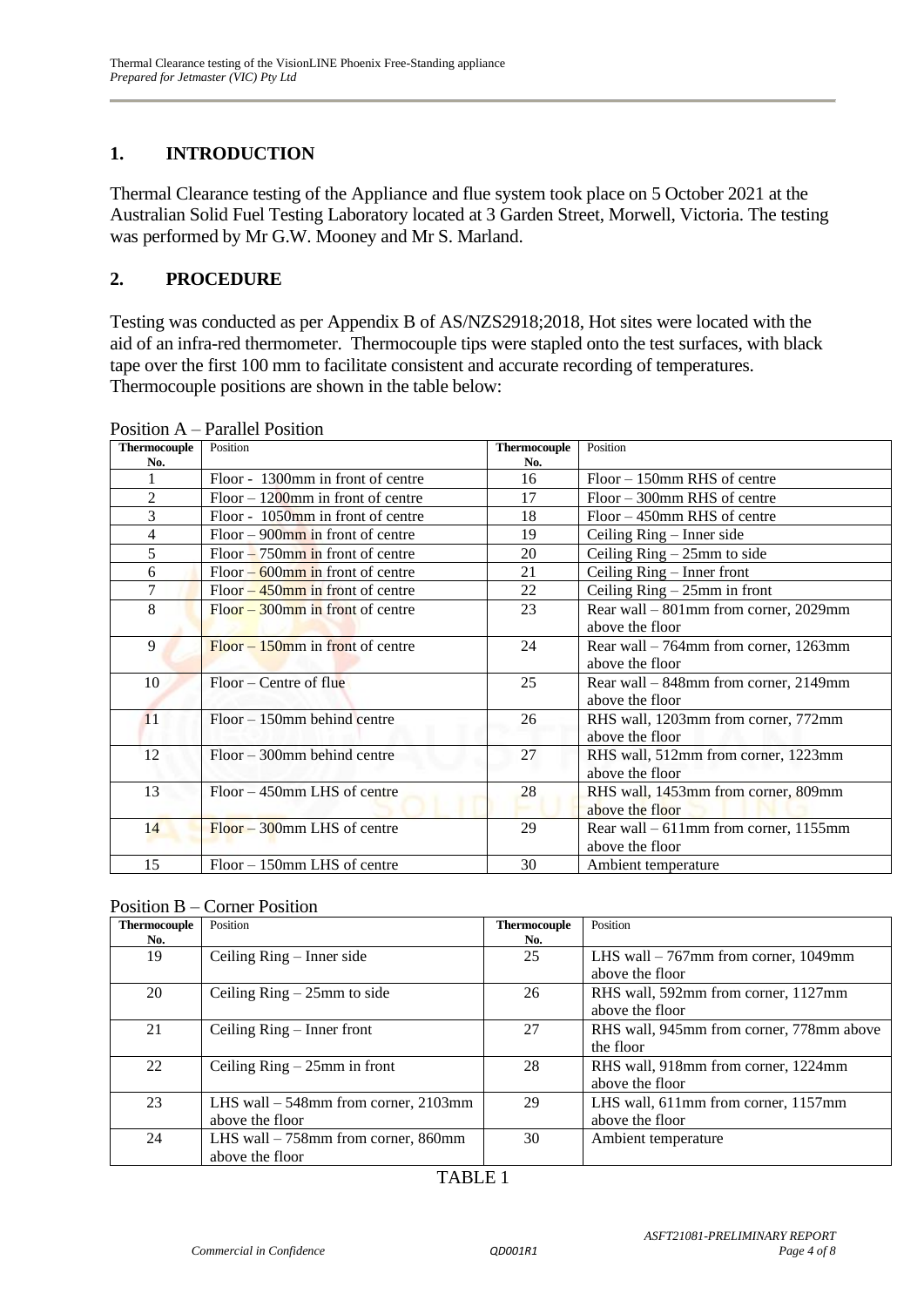#### **3. TEST FUEL**

Testing was conducted with Pinus Radiata as the test fuel which had a moisture content of 12.7% moisture. Each firewood piece was 300mm x 75mm x 45mm.

#### **4. FLUE SYSTEM**

The flue system used during testing was a VisionLINE Default 6" Flue Kit with 8" solid casing raised 10mm above top plate was supplied by VisionLINE Flue Systems. This flue system has not been tested to joint AS/NZS 2918:2018, Appendix F. The flue height was  $4.6 \pm 0.1$ m from the floor protector. Appendix 1 shows details of the flue system.

#### **5. RESULTS**

#### **5.1 High Fire Test**

The appliance was fired in accordance with Section B9.1 of AS/NZS2918;2018. The level of fuel was maintained between 50-75% of the full volume level of the fuel chamber during the High Fire test.

The average fuel load for initiating the High Fire tests was 9.1kg with an average refuelling rate of 1.5kg/10 minutes.

During High Fire testing it was found that the highest surface temperatures occurred when the primary air control and the baffle by-pass of the appliance was fully open.

#### **5.2 Flash Fire Test**

Immediately after the High Fire test was completed, sufficient embers were removed to bring the fire bed to a level of 15-25% of the fuel chamber volume. The appliance was then fired in accordance with Section B9.2 of AS/NZS2918;2018.

The average fuel load for initiating the Flash Fire tests was 7.5kg.

The highest temperature rises were achieved by leaving the main door resting against the door catch with the primary air and the baffle by-pass fully open.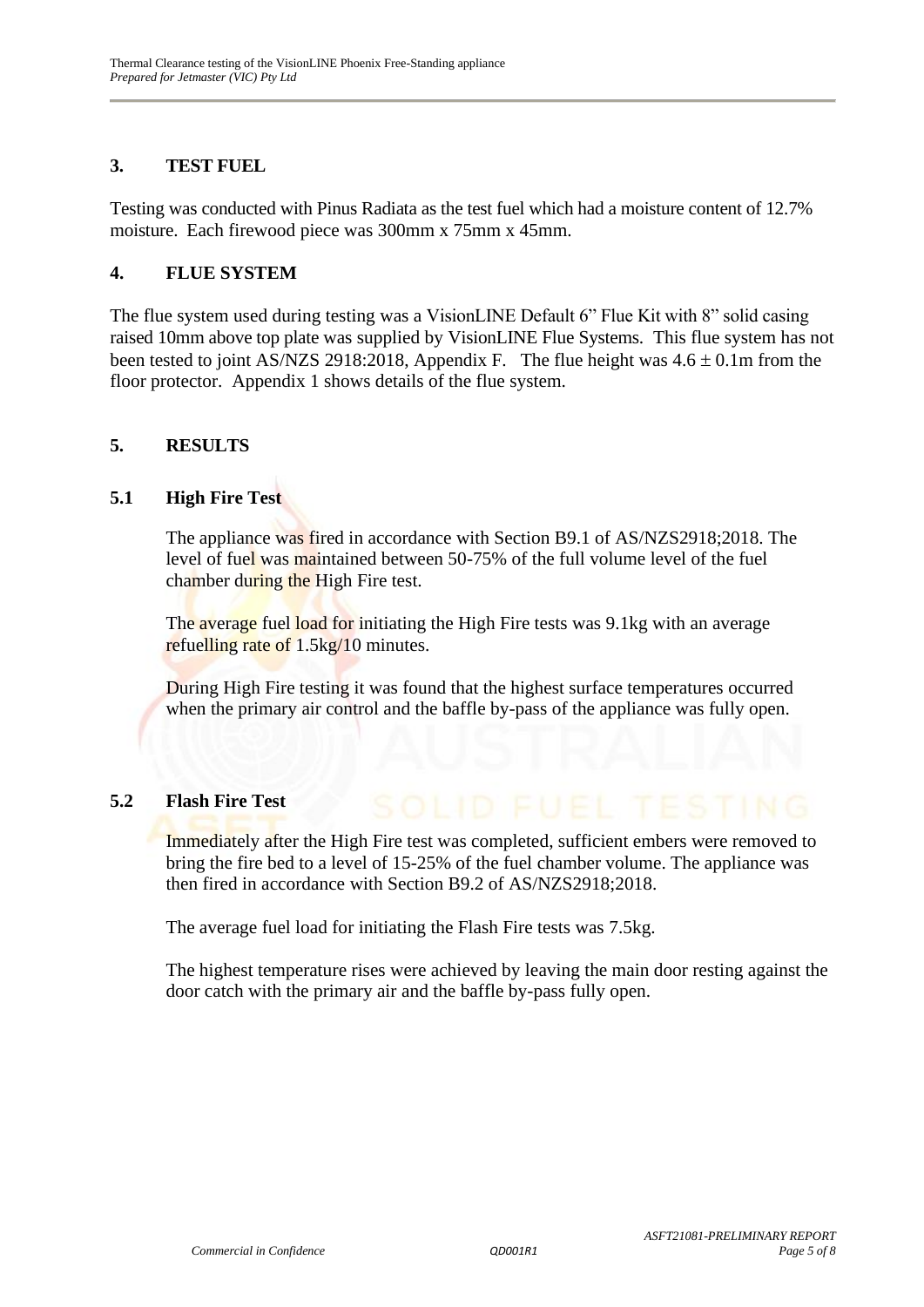#### **5.3 Ambient and Test Surface Temperatures**

The Tables below show the Ambient temperatures and test surfaces temperatures during testing of the appliance and flue combination:

| <b>Position</b> | <b>High Fire</b> | <b>Flash Fire</b> |
|-----------------|------------------|-------------------|
|                 | $12.2 - 25.0$    | $16.6 - 24.3$     |
|                 | $12.6 - 22.1$    | $16.6 - 24.8$     |

#### *Ambient Temperature RangeC*

#### *Maximum Surface Temperature Rise above Ambient - Position A*

| <b>Position</b>  | <b>Thermocouple</b><br><b>Number</b> | <b>High Fire</b><br>Test $(^{\circ}C)$ | <b>Thermocouple</b><br><b>Number</b> | <b>Flash Fire</b><br>Test $(^{\circ}C)$ |
|------------------|--------------------------------------|----------------------------------------|--------------------------------------|-----------------------------------------|
| Floor            |                                      | 57.8                                   |                                      | 58.3                                    |
| Ceiling          | 22                                   | 64.6                                   | 22                                   | 82.7                                    |
| <b>Rear Wall</b> | 29                                   | 63.1                                   | 25                                   | 82.0                                    |
| Side Wall        | 26                                   | 61.5                                   | 26                                   | 66.7                                    |

#### *Maximum Surface Temperature Rise above Ambient - Position B*

| <b>Position</b> | <b>Thermocouple</b><br><b>Number</b> | <b>High Fire</b><br>Test $(^{\circ}C)$ | <b>Thermocouple</b><br><b>Number</b> | <b>Flash Fire</b><br>Test $(^{\circ}C)$ |
|-----------------|--------------------------------------|----------------------------------------|--------------------------------------|-----------------------------------------|
| Ceiling         | 20                                   | 62.4                                   | 20                                   | 84.2                                    |
| <b>RHS Wall</b> | 28                                   | 61.5                                   | 29                                   | 69.7                                    |
| <b>LHS Wall</b> | 29                                   | 63.7                                   | 28                                   | 76.7                                    |

#### **5.4 Uncertainty of Measurement Statement**

- 5.5.1 The uncertainty of distance measurement for determining clearance distances was not greater than  $\pm$  3mm.
- 5.5.2 The uncertainty of temperature measurement during the entire test period was a maximum of  $\pm 2$ °C at a 95% confidence level.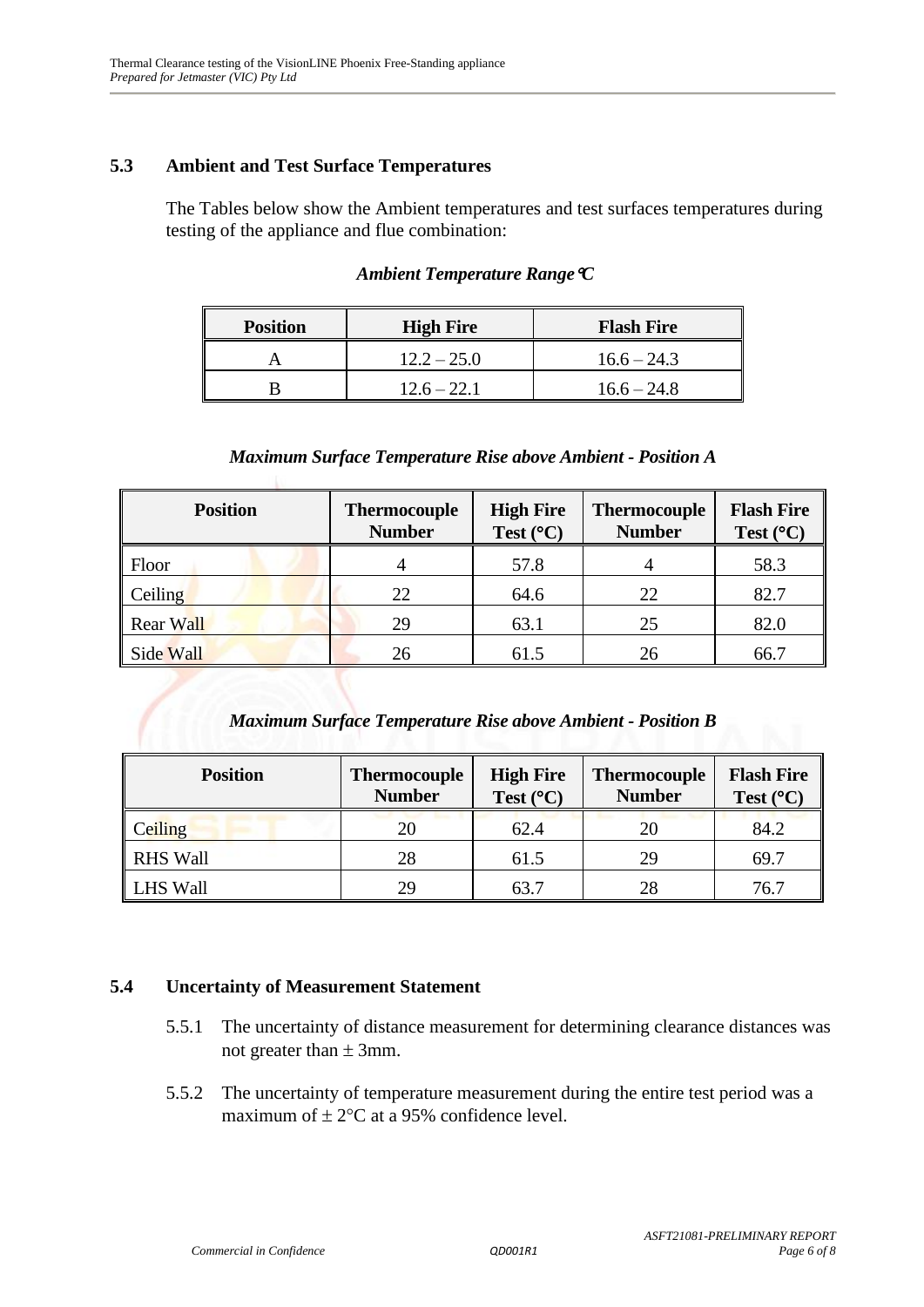#### **6. APPLIANCE CONSTRUCTION DETAILS**

The test results reported directly relate to the appliance/flue system tested. The details of the appliance given in this section include features which may affect safety clearances. Any change in the design/construction of this appliance or flue may invalidate this report. Below are the constructions details of the appliance:

| Appliance Model Name: VisionLINE Phoenix                                         |                        | Serial No: N/A                                                                                  |  |  |  |
|----------------------------------------------------------------------------------|------------------------|-------------------------------------------------------------------------------------------------|--|--|--|
| Manufacturer: Jetmaster (Vic) Pty Ltd                                            |                        |                                                                                                 |  |  |  |
| Overall Height: 922mm                                                            | Overall Depth: 570mm   | Overall Width: 690mm                                                                            |  |  |  |
| Top Plate Width: 690mm                                                           | Top Plate Depth: 570mm | Top Plate Thickness: 6mm                                                                        |  |  |  |
| Appliance pedestal Height: 387mm                                                 | Depth: 570mm           | Width:690mm                                                                                     |  |  |  |
| Usable Firebox Height: 310mm                                                     | Width: 557mm           | Depth: 391mm                                                                                    |  |  |  |
| Usable Firebox Volume: 67.51 Litres                                              |                        |                                                                                                 |  |  |  |
| Firebox Material Type/Seam Fully Welded: Fully welded 5mm steel                  |                        |                                                                                                 |  |  |  |
| Firebrick Type: Fully lined Ceramic                                              |                        |                                                                                                 |  |  |  |
| Main Door Opening Height: 310mm                                                  | Width: 530mm           |                                                                                                 |  |  |  |
| Door Height: 470mm                                                               | Width: 650mm           | Depth: 45mm                                                                                     |  |  |  |
| Door glass Height: 450mm                                                         | Width: 645mm           |                                                                                                 |  |  |  |
| Primary Air Location: Below firebox at front                                     |                        |                                                                                                 |  |  |  |
|                                                                                  |                        | Dimension of Primary Air: 2 slots @ 60×35mm deep + 2 slots @ 60×19mm deep. 2 D shapes slots 9mm |  |  |  |
| when set to 3mm open                                                             |                        | long × 8mm wide when fully closed. 2 slots 60×3mm deep + 2 D shapes slots 12mm long × 8mm wide  |  |  |  |
| Area of Primary (mm <sup>2</sup> ): 4,200 + 2,280 = 6,480mm <sup>2</sup>         |                        |                                                                                                 |  |  |  |
| Secondary/Tertiary Air Location: 2 slots each side of firebox 255mm below baffle |                        |                                                                                                 |  |  |  |
| Dimension of Secondary/Tertiary Air: 4 slots @ 70mm long × 7mm                   |                        |                                                                                                 |  |  |  |
| Area of Secondary/Tertiary Air (mm <sup>2</sup> ): 1,960mm <sup>2</sup>          |                        |                                                                                                 |  |  |  |
| Baffle Plate size: 340×620×30mm                                                  |                        |                                                                                                 |  |  |  |
| Baffle By-pass size: 210×85×5mm                                                  |                        |                                                                                                 |  |  |  |
| Flue Dimensions: 152mm                                                           |                        |                                                                                                 |  |  |  |
| <b>Spigot Dimensions:</b>                                                        | OD: 145mm              | ID: 135mm                                                                                       |  |  |  |
| Spigot to Rear of Appliance: 130mm                                               |                        |                                                                                                 |  |  |  |
| Rear Internal to External Heat Shield: 15mm                                      |                        |                                                                                                 |  |  |  |
| Firebox to Side External Heat Shield: 25mm                                       |                        |                                                                                                 |  |  |  |
| Heat Shield Material Type: Sides 6mm steel, Rear 2mm steel                       |                        |                                                                                                 |  |  |  |
| Additional Rear Heat Shield: 635×500×1.2mm                                       |                        |                                                                                                 |  |  |  |
| Additional Rear Heat Shield Internal to External Heat Shield: 15-60mm            |                        |                                                                                                 |  |  |  |
| Water Heater Fitted: No                                                          |                        |                                                                                                 |  |  |  |
| Fan Location/Speeds: N/A                                                         |                        |                                                                                                 |  |  |  |
| Catalytic Combustor fitted: No                                                   |                        |                                                                                                 |  |  |  |
| Grate: No                                                                        |                        |                                                                                                 |  |  |  |
| NOTE: Accuracy of measurement is $\pm 5\%$ of the measured value                 |                        |                                                                                                 |  |  |  |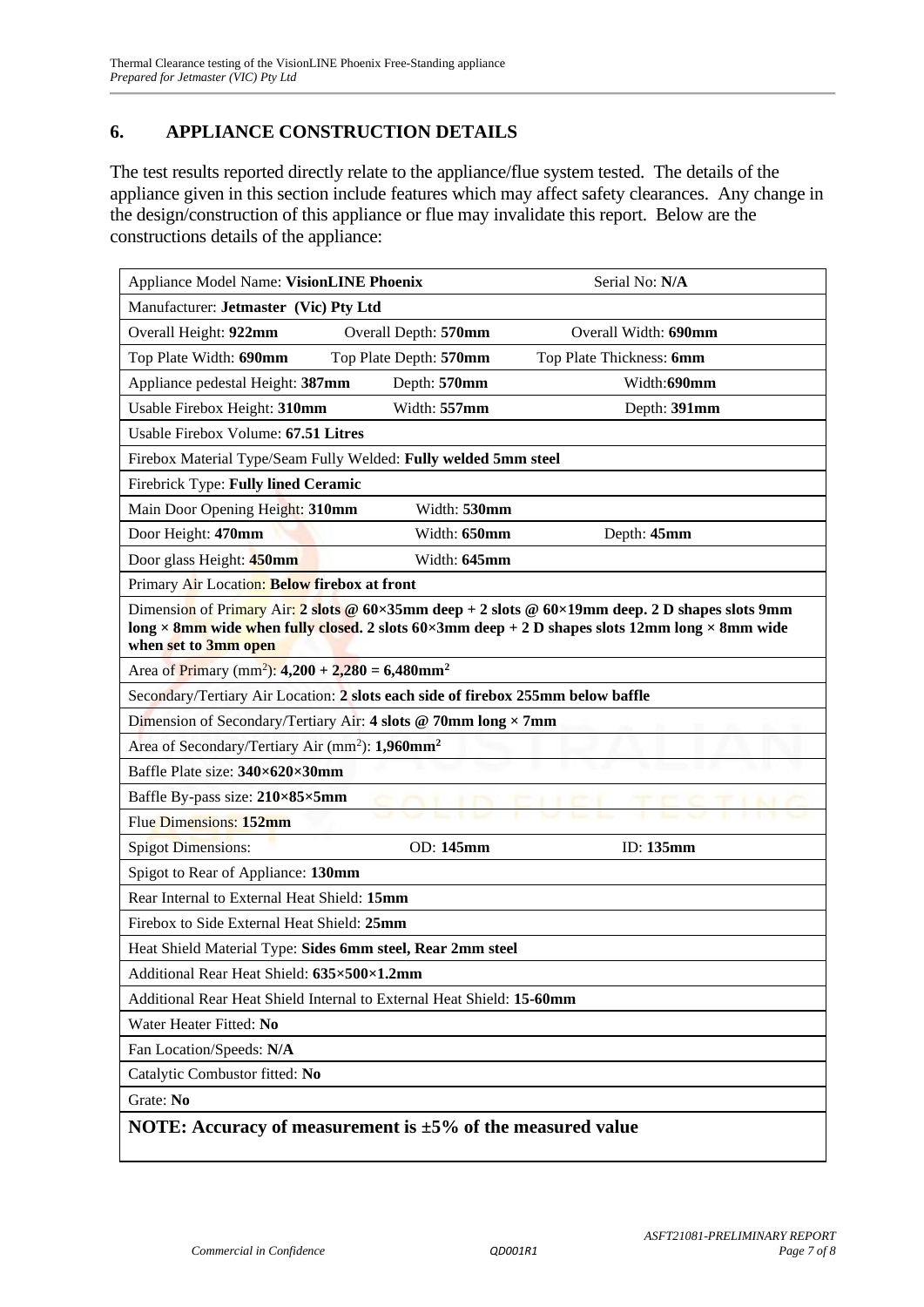#### **7. CONCLUSION**

The VisionLINE Phoenix Free-Standing appliance installed with a VisionLINE Default 6" Flue Kit with 8" solid casing raised 10mm above the top plate, conforms to the requirements of Australian/New Zealand Standard 2918:2018, with respect to floor, ceiling, side wall and rear wall surface temperatures, when tested in the test positions shown in Figure 1 of this report in accordance with Appendix B of AS/NZS2918;2018.